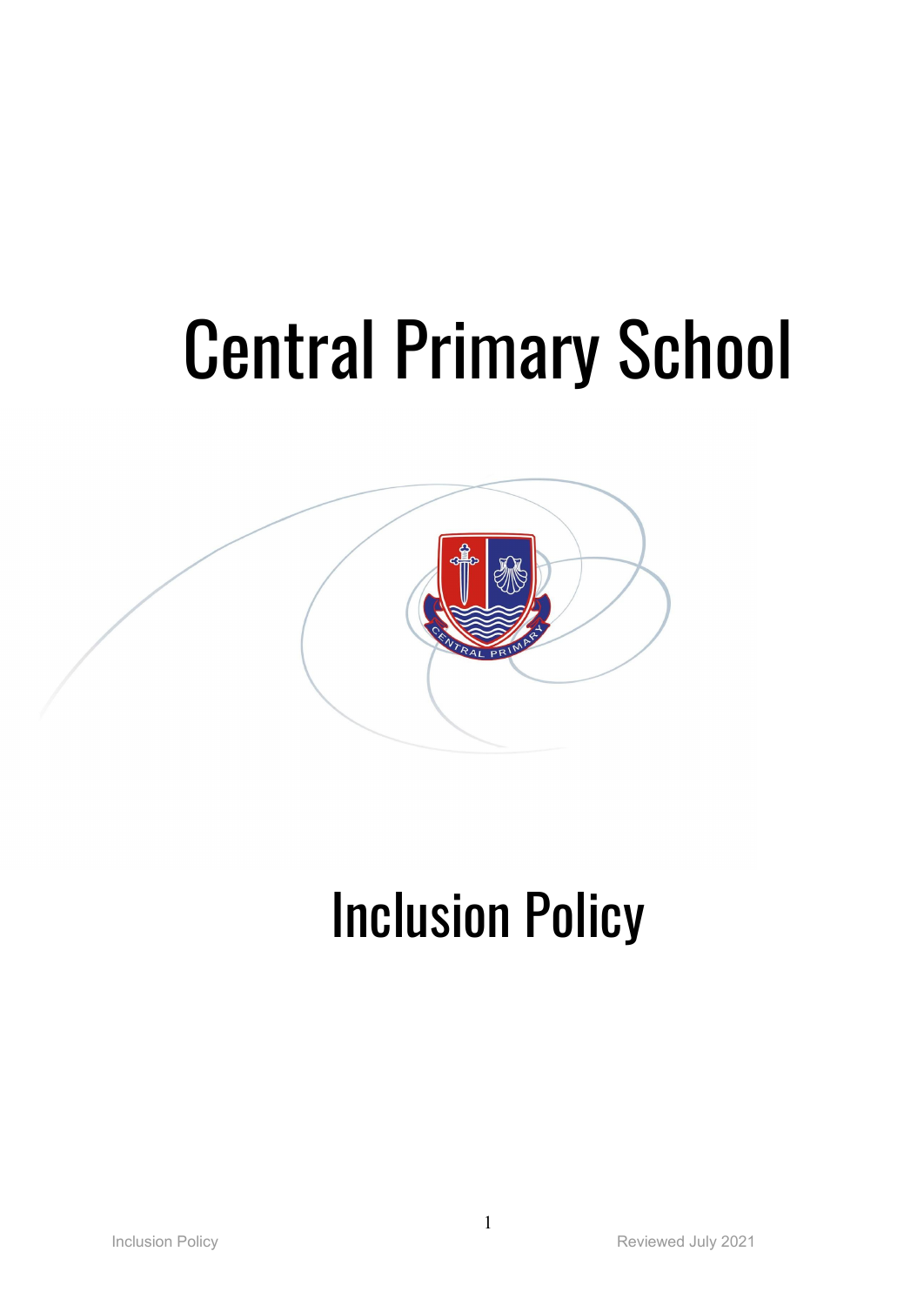# **Our motto: Children are Central**

#### **Introduction**

Inclusion is an encompassing belief at Central Primary and we are committed to giving all of our children every opportunity to achieve the highest of standards. We do this by taking account of pupils' varied life experiences and needs. We offer a broad and balanced curriculum and have high expectations of all children. The achievements, attitudes and well-being of all our children matter. This policy helps to ensure that this school promotes the individuality of all our children, irrespective of ethnicity, attainment, age, disability, gender or background.

#### **Principles: Aims and Objectives**

Our school aims to be an inclusive school. We actively seek to remove the hurdles to learning and participation that can hinder or exclude individual pupils, or groups of pupils. This means that equality of opportunity must be a reality for our children. We make this a reality through the attention we pay to the different groups of children within our school:

- Girls and boys;
- Minority ethnic and faith groups;
- Children who access or have previously accessed Free School Meals (FSM);
- Children who have English as an Additional Language (EAL);
- Children with special educational needs and disabilities (SEND);
- Children Looked After (CLA):
- Able, gifted and talented children;
- Children who are at risk of disaffection or exclusion;
- Travellers;
- Asylum seekers/ refugees;
- Other significant groups.

The National Curriculum and Teacher Standards are used as a starting point for planning a curriculum that meets the specific needs of individuals and groups of children. We meet these needs through:

- Setting suitable learning challenges;
- Responding to children's diverse learning needs;
- Overcoming potential hurdles to learning and assessment for individuals and groups of pupils;
- Providing other curricular opportunities outside the National Curriculum to meet the needs of individuals or groups of children (this includes speech and language therapy, counselling and therapeutic services)

Adapt teaching to respond to the strengths and needs of all pupils:

- know when and how to differentiate appropriately, using approaches which enable pupils to be taught effectively
- have a secure understanding of how a range of factors can inhibit pupils' ability to learn, and how best to overcome these
- demonstrate an awareness of the physical, social and intellectual development of children, and know how to adapt teaching to support pupils' education at different stages of development
- have a clear understanding of the needs of all pupils, including those with special educational needs; those of high ability; those with English as an additional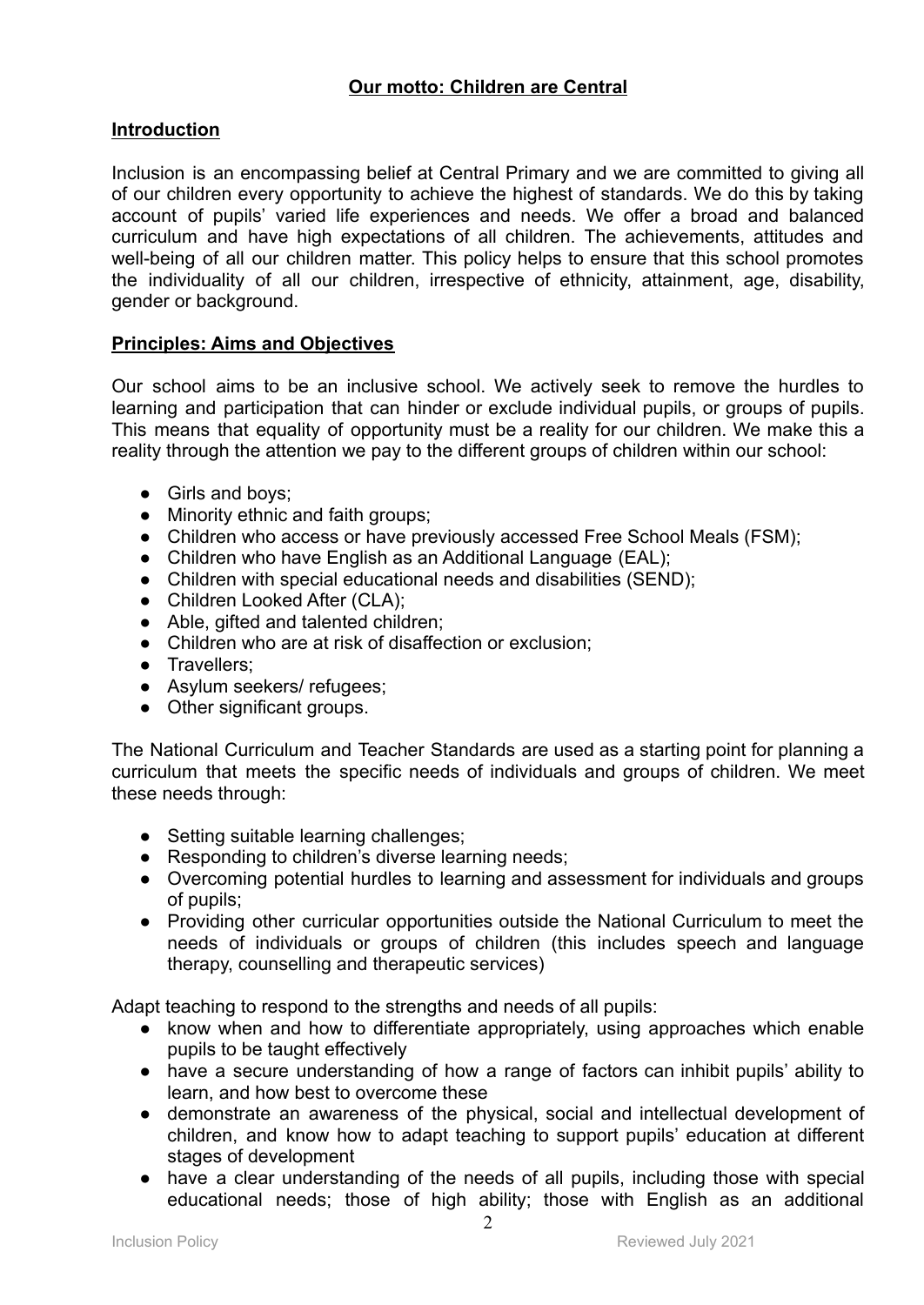language; those with disabilities; and be able to use and evaluate distinctive teaching approaches to engage and support them

We achieve educational inclusion by continually reviewing what we do, through asking ourselves these key questions:

- Do all our children achieve their best?
- Are there differences in the achievement of different groups of children?
- What are we doing for those children who we know are not achieving their best?
- Are all pupils progressing in their learning?
- Are our actions effective?
- Are we successful in promoting harmony and preparing pupils to live in a diverse society?

#### **The role of the Special Educational Needs Co-ordinator (SENDCo)**

The SENDCo is a member of the Senior Leadership Team and so has an overview of the whole school. As this is considered an extensive responsibility, careful consideration has been given to any teaching commitment the SENDCo undertakes. The SENDCo will determine the strategic plan of SEND alongside the headship team and Governors. As well as coordinating and monitoring the delivery of SEND support throughout the school as a member of the Senior leadership team (SLT).

The SENDCo will:

#### *Leadership and Management:*

- Be a deputy Designated Safeguarding Lead (DSL) and regularly review cases with the DSL.
- **●** Develop and evaluate the schools Special Educational Needs policy, local offer and accessibility policy.
- Disseminate good practice in SEN across the school.
- Co-ordinate the provision for and manage the responses to children's special needs.
- Identify resources needed to meet the needs of pupils with SEN; advise the School Business Manager (SBM) priorities for expenditure and manage the SEN budget.
- Develop links with other professionals, agencies, governors and local schools.
- Design timetables and oversee Assess-Plan-Do- Review.
- Oversee the records of children with SEN.
- Provide relevant information for prospective parents/carers.
- Liaise with relevant year groups/phase leaders regarding access arrangements.
- Complete EHCP paperwork and chairs annual reviews.
- Provide relevant information for the school website.
- Line manage members of the SEND team.
- Sustain own motivation and that of other staff by demonstrating professional behaviour at all times.
- Encourage all members of staff to recognise and fulfil their statutory responsibilities to pupils with SEN.
- Provide training opportunities for teachers, learning mentor assistants (LMA's) and learning support assistants (LSA's) to learn about SEN.
- Lead professional development of colleagues through example and support, and co-ordinate the provision of high quality professional development acting as a coach and a mentor.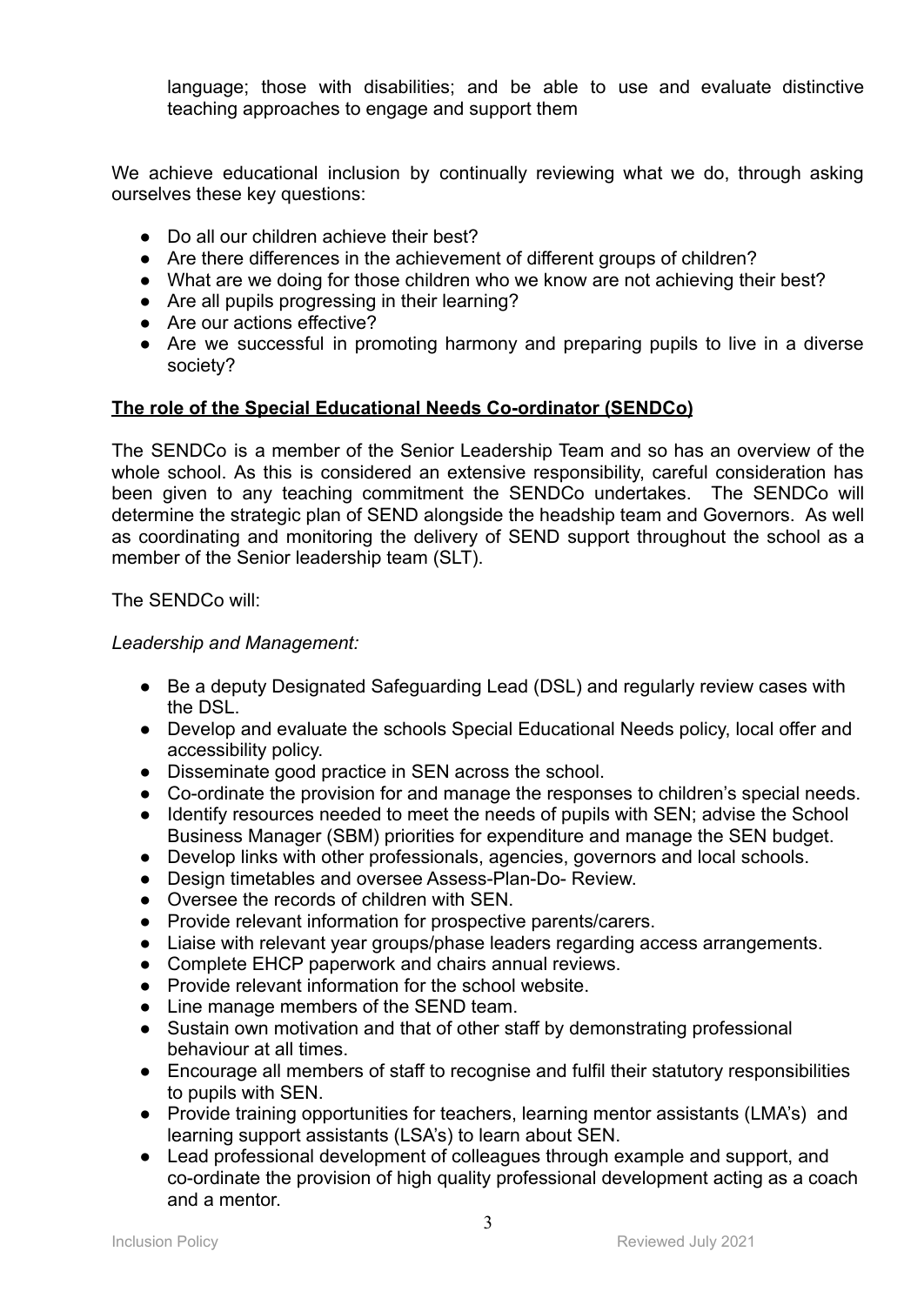- Establish clear expectations and constructive working relationships among staff, whilst holding people to account.
- Manage LSAs who work 1:1 or in small groups with SEN children.
- Ensure that there is a safe working and learning environment in which risks are properly assessed.

#### *Learning and Teaching:*

- Responsible for the provision made for children with SEND ensuring that they have full entitlement to the National Curriculum.
- Responsible
- Support teachers and learning support staff in the identification of the most effective teaching approaches for pupils with SEN.
- Monitor teaching and learning activities to meet the needs of pupils with SEN.
- Identify and teach study skills that will develop pupil's ability to work independently.
- Liaise with Learning mentor assistants (LMS's) to ensure that Learning support assistants (LSA's) are well deployed throughout school.
- Liaise with other schools to ensure continuity of support and learning when transferring pupils with SEN.
- Ensure that all transitions of pupils with SEND, within the school are smooth.

#### *Recording and Assessment*

- Set targets for raising achievement among SEN pupils.
- Collect and interpret specialist assessment data.
- Set up systems for identifying, assessing and reviewing SEN.
- Develop understanding of learning needs and the importance of raising achievement among pupils.
- Keep parents and carers informed about their child's progress and arrange support as and when appropriate.
- Update the Inclusion Manager about the effectiveness of provision for pupils with SEN.

# **Teaching and learning style**

At Central Primary School we follow the Teaching Standards (DfE, 2012), alongside the SEN Code of Practice (2014) to ensure we provide our pupils with an inclusive education. Quality First Teaching, support and scaffold alongside reasonable adjustments are the fundamentals of what we do. We aim to give all our children the opportunity to succeed and reach the highest level of personal achievement. We believe that this opportunity is first and foremost provided by inclusive teaching in the classroom. Recognising all of our children have different strengths and talents and we celebrate these in different ways.

We analyse the attainment of different groups of pupils to ensure that all pupils are achieving as much as they can. We also make ongoing assessments of each child's progress. Teachers use this information when planning their lessons. It enables them to take into account the abilities of all their children.

If the attainment of a child falls significantly below the age-related expectations, teachers enable the child to succeed by planning work that is in line with that child's individual needs. If over time a child does not make progress, they may be identified as a pupil with special educational needs. Where the attainment of a child significantly exceeds the expected age-related attainment, teachers use materials that extend the work within the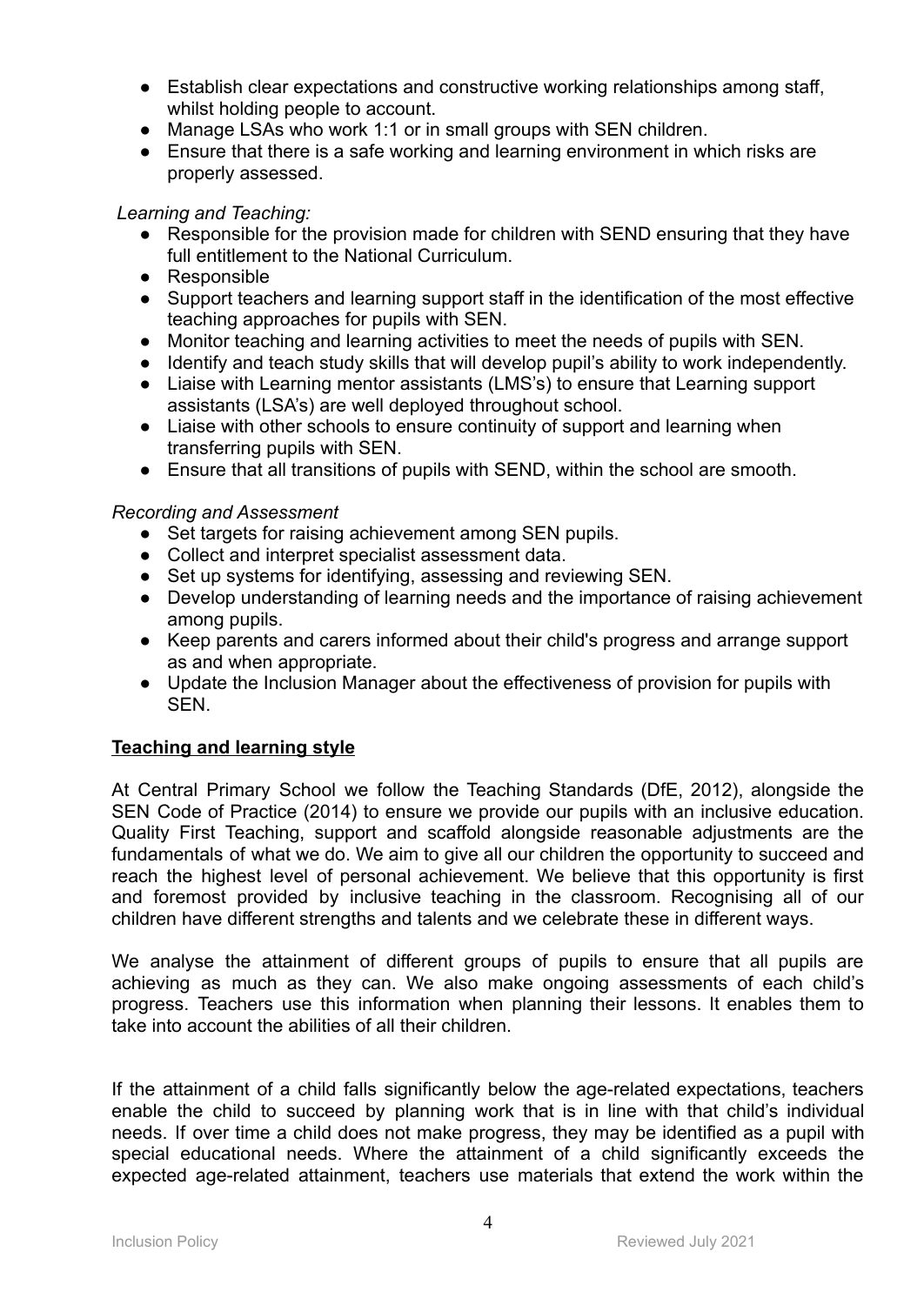area, or areas, for which the child shows particular aptitude and also to consider how to support that child's progress across the whole curriculum.

Before identifying a child as needed SEND Support, the class teacher working with the SENCO, will establish a clear analysis of the pupil's needs drawing on the following:



Teachers are familiar with the equal opportunities' legislation covering race, gender and disability.

- Teachers ensure that all children:
- Feel secure and know that their contributions are valued:
- Feel listened to:
- Appreciate and value the differences they see in others;
- Take responsibility for their own actions;
- Participate safely in clothing that is appropriate to their religious beliefs;
- Are taught in groupings that allow them all to experience success;
- Use materials that reflect a range of social and cultural backgrounds, without stereotyping;
- Have a common curriculum experience that allows for a range of different learning styles;
- Have challenging targets that enable them to succeed;
- Participate fully, regardless of disabilities or medical needs.

#### **Children with special education needs and/or disabilities**

Some children in our school have special educational needs and/or disabilities. This policy complies with the guidance given in the following guidance and documents:

• SEND Code of Practice (which takes account of the SEND provisions of the SEND and Disability Act 2001) September 2014 (updated May 2015) • Equality Act 2010 • Education Bill 2011 • Children and Families Act 2014. All reasonable steps are taken to ensure that these children are not placed at a substantial disadvantage compared to non-disabled children.

The school observes the SEN Code of Practice 2014 and uses a graduated response for identification of pupils with special education needs. Any children making less-than-expected progress are noted on the class's provision map, and provisions are adjusted accordingly. Over time, or where concerns are immediately significant, children will receive special educational provision, which will be discussed with parents. For children receiving SEND support the class teacher and class LSA will use the four-part cycle to 'Assess, Plan, Do and Review' children's special educational needs. This process enables staff to monitor the provision, support and progress of the pupil. There are termly planning meetings for children receiving special educational provisions. These involve the parents,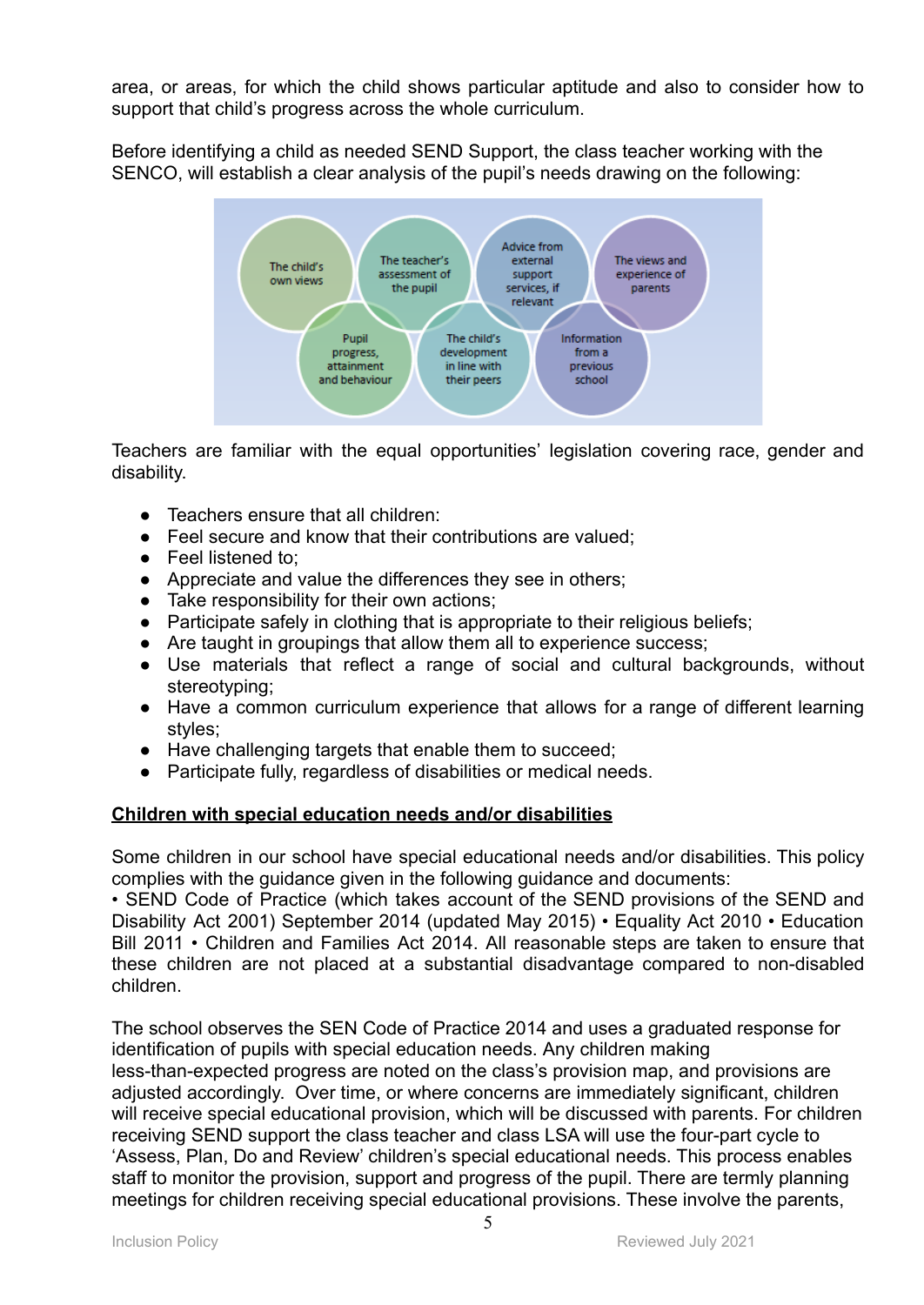SENCO, class teachers/support staff, and any external professionals involved with the child.



Some children's needs will require the school to seek external advice; this will be organised by the SENDCo, and parents will be involved in the process. Where children require specialist support, they may be issued with an Education, Health and Care Plan by their Local Authority, in close consultation with the parents, the school and other professionals.

The school is committed to providing an environment that allows disabled children and those with special educational needs full access to all areas of learning. For example, all our classroom entrances are wide enough for wheelchair access, and the designated points of entry for our school also allow wheelchair access. Our Access Plan identifies how we intend to increase the extent to which disabled pupils and those with special educational needs can take advantage of all that our school has to offer.

Teachers modify teaching and learning expectations as appropriate for children with disabilities and/or special educational needs. For example, they may give additional time to complete certain activities, or they may modify teaching materials. In their planning teachers ensure that they give children with special educational needs/disabilities the opportunity to develop skills in practical aspects of the curriculum. To support our teacher's further in their inclusive practice we have created the 'Top Tips for scaffolding and supporting pupils' document.

Teachers ensure that the work undertaken by disabled children and/or children with special educational needs: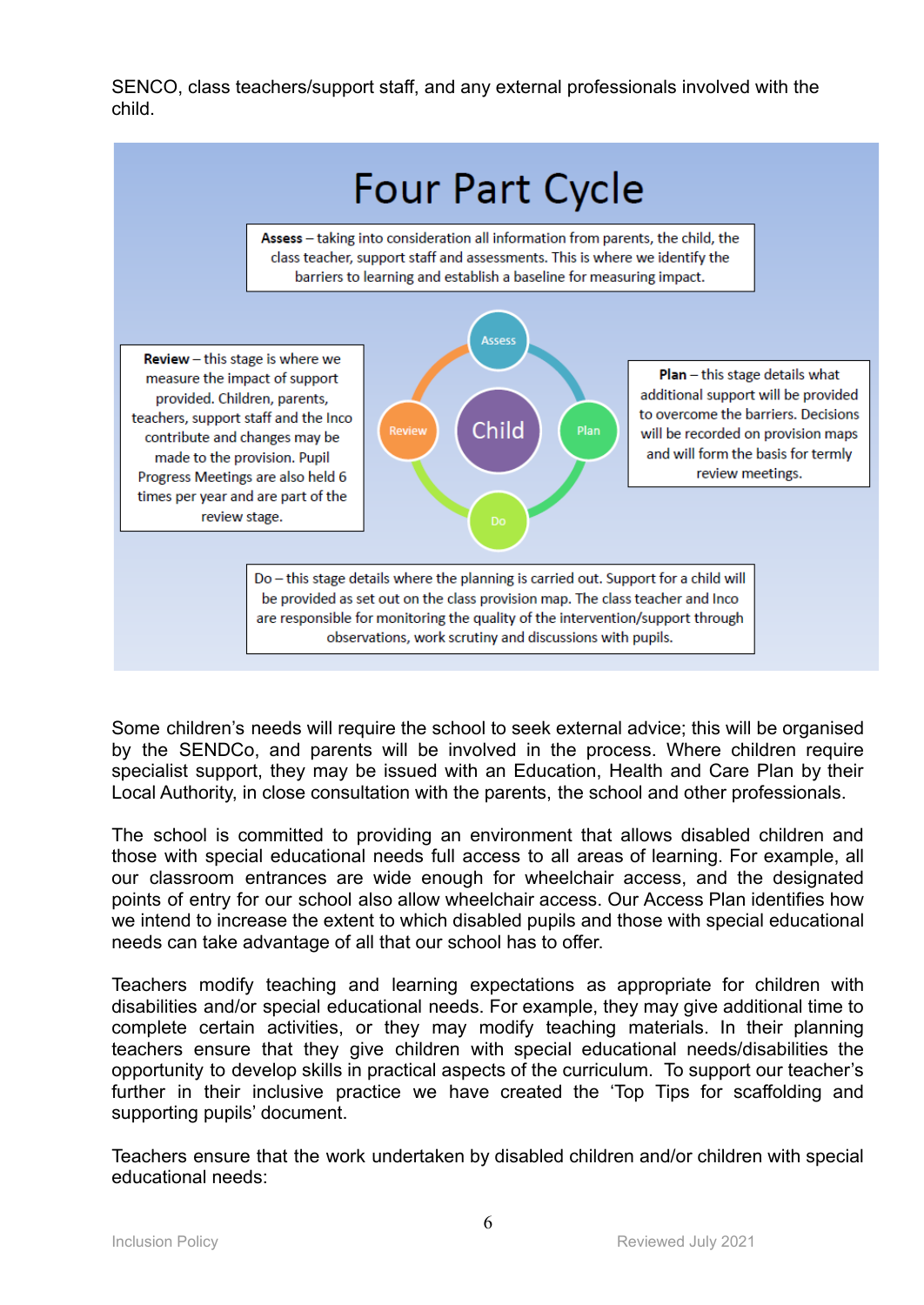- Takes account of their pace of learning and the equipment they use;
- Takes account of the effort and concentration needed in oral work, or when using, for example, vision aids;
- Is adapted or offers alternative activities in those subjects where children are unable to manipulate tools or equipment, or use certain types of materials;
- Allows opportunities for them to take part in educational visits and other activities linked to their studies;
- Includes approaches that allow hearing-impaired children to learn about sound in science and music, and visually-impaired children both to learn about light in science, and also to use visual resources and images both in art and design and in design and technology;
- Uses assessment techniques that reflect their individual needs and abilities.

#### **Parent Partnership**

We are committed to working in partnership with parents/carers as we recognise this as an important aspect of enabling children to achieve their potential. We aim to provide user-friendly information and aim to work with them to support their children. We do this in a number of ways:

- SEN review meetings are held between the SENDCo, Class Teacher and parents on a termly basis;
- All parents sign a home-school agreement;
- Staff acknowledge the importance of parental knowledge and expertise in relation to their own child;
- Home-School Books provide a communication link for pupils brought to school by taxi;
- Teachers and the headship team are always available at the end of the day to talk to parents.

#### **Dis-application and modification**

The school can, where necessary, modify or dis-apply the National Curriculum and its assessment arrangements. Our school policy is to do this only in exceptional circumstances. The school makes every effort to meet the learning needs of all its children, without recourse to dis-application or modification. We achieve this through greater differentiation of the child's work, or through the provision of additional learning resources.

In exceptional circumstances we may decide that modification or dis-application is the correct procedure to follow. We would only do this after detailed consultation with parents and the Local Education Authority. The school's governor with responsibility for special educational needs would also be closely involved in this process. We would ensure that every effort had been made to provide the necessary support from within the school's resources before considering such action.

Should we go ahead with modification or dis-application, we would do so through:

- Section 364 of the Education Act (1996). This allows modification or dis-application of the National Curriculum, or elements of it, through a statement of special educational needs;
- Section 365 of the Education Act (1996). This allows the temporary modification or dis-application of the National Curriculum, or elements of it.

# **Summary**